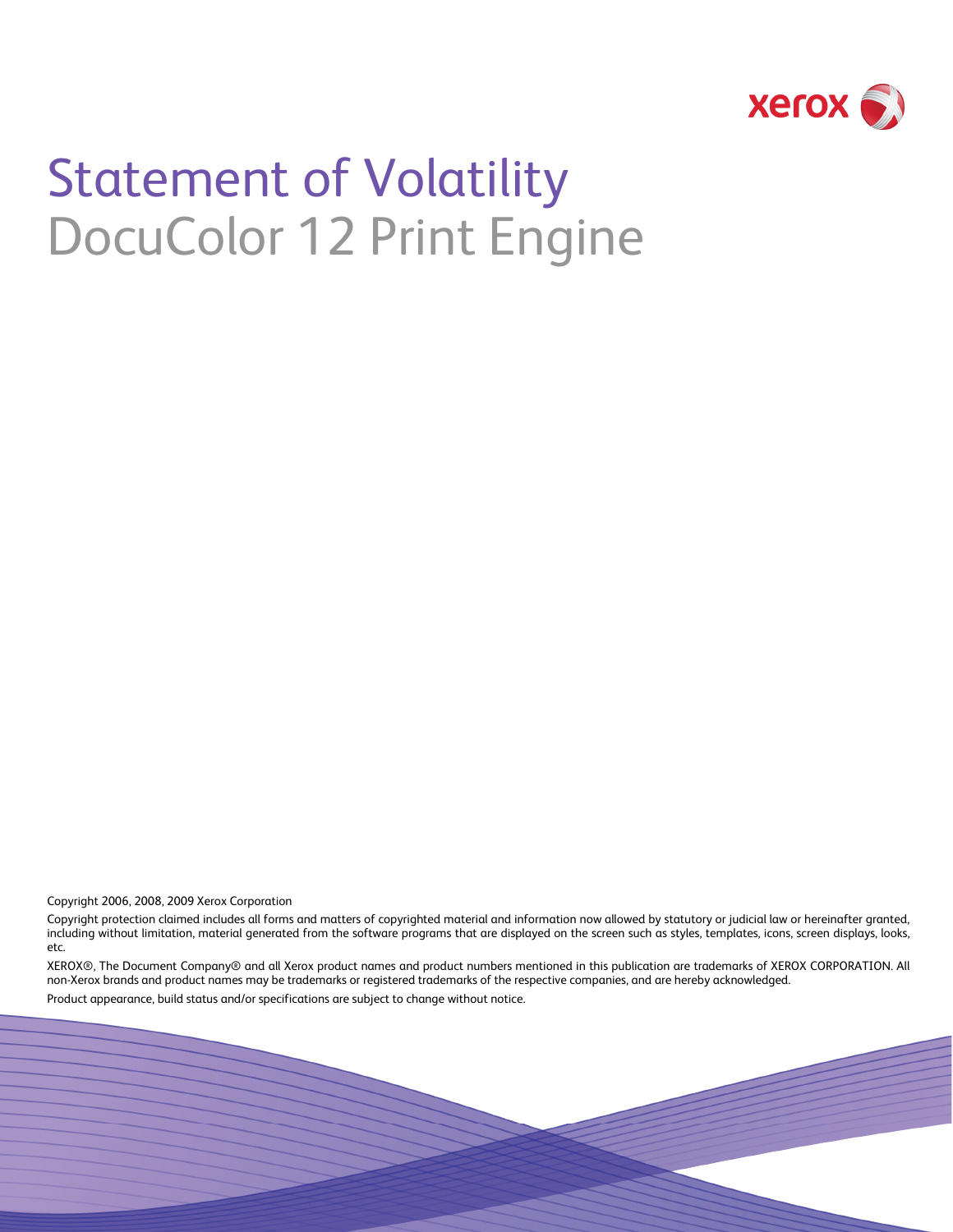# Statement of Volatility DocuColor 12 Print Engine

# **Notice**

This document describes the locations, capacities and contents of volatile and non-volatile memory devices within the DocuColor 12 Print Engine.

The context of the information in this document is that normal means of access or data extraction are being attempted in order to reproduce, read, or extract stored or latent data. This does not include attempts to reproduce, read or extract data or reverse engineer storage methods by individuals or organizations with advanced skills or through the use of extraordinary resources and measures or specialty equipment not normally available in the industry or to the public.

The content of this document is provided for information purposes only. Performance of the products referenced herein is exclusively subject to the applicable Xerox Corporation terms and conditions of sale and/or lease. Nothing stated in this document constitutes the establishment of any additional agreement or binding obligations between Xerox Corporation and any third party.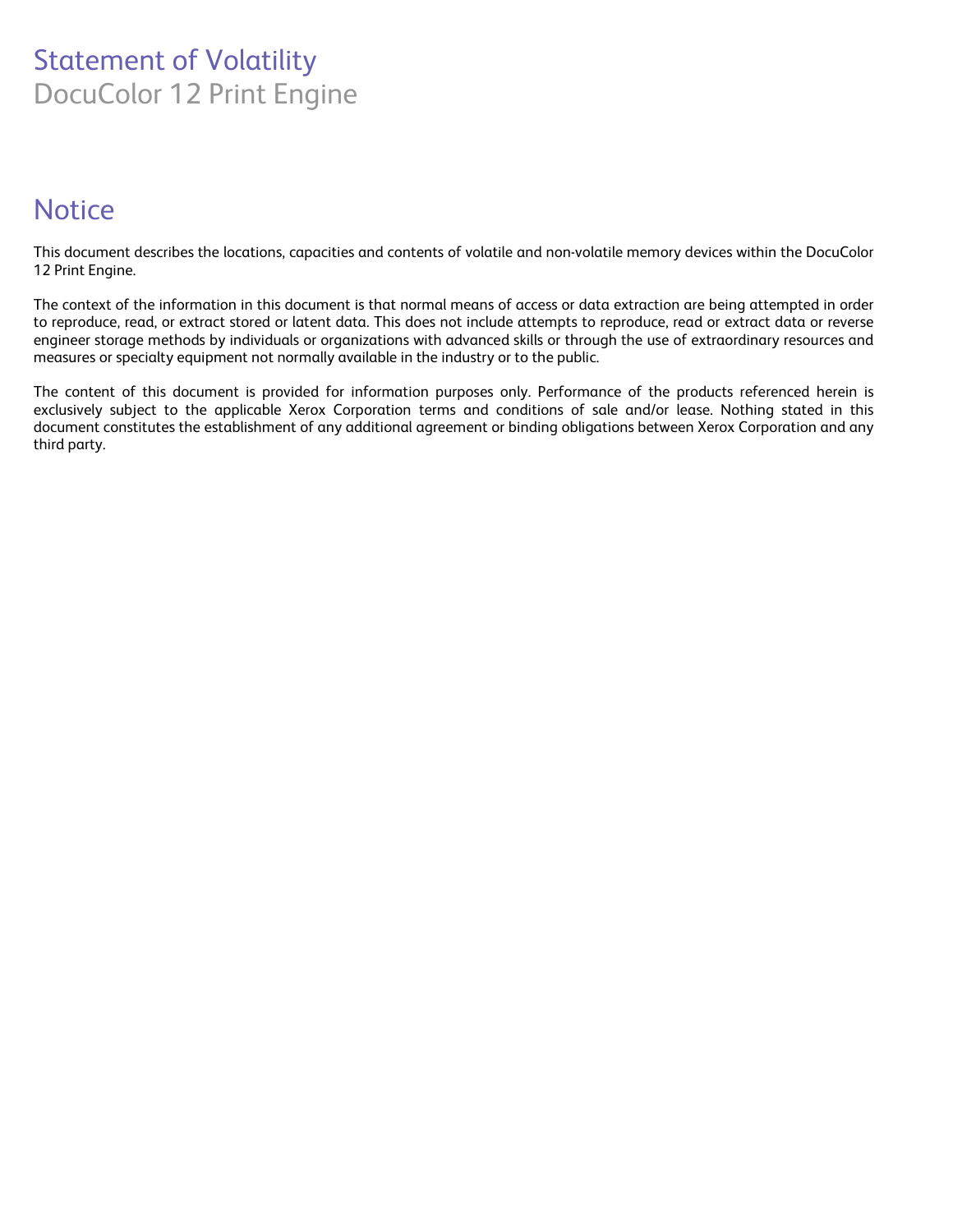## Statement of Volatility DocuColor 12 Print Engine

## **Introduction**

When the DocuColor 12 Print Engine is connected to a Digital Front End it can be used to perform the following tasks:

Printing

Copying

Scanning

This document describes the amounts and types of memory contained in the device in an easy to read tabular format. To allow security issues to be addressed as needed, specific commentary has been included about job data and where Personally Identifiable Information (PII) can be found in the system.

The information contained in this document has been verified at the time the product is released for sale. Manufacturing process changes may require that memory amounts are increased but, the purpose or contents of the memory should not change.

## **General Memory Information**

## **Volatile Memory**

All volatile memory listed is cleared after power is removed (decay occurs generally within 20 seconds at room temperature).

All volatile memory listed is required for normal system operation and during service and diagnostic procedures.

Removal of any volatile memory will void the warranty.

#### **Non-Volatile Memory**

All non-volatile memory listed is required for normal system operation and during service and diagnostic procedures.

Removal of any non-volatile memory will void the warranty.

None of the non-volatile memory in the system can be accessed by accidental keystrokes.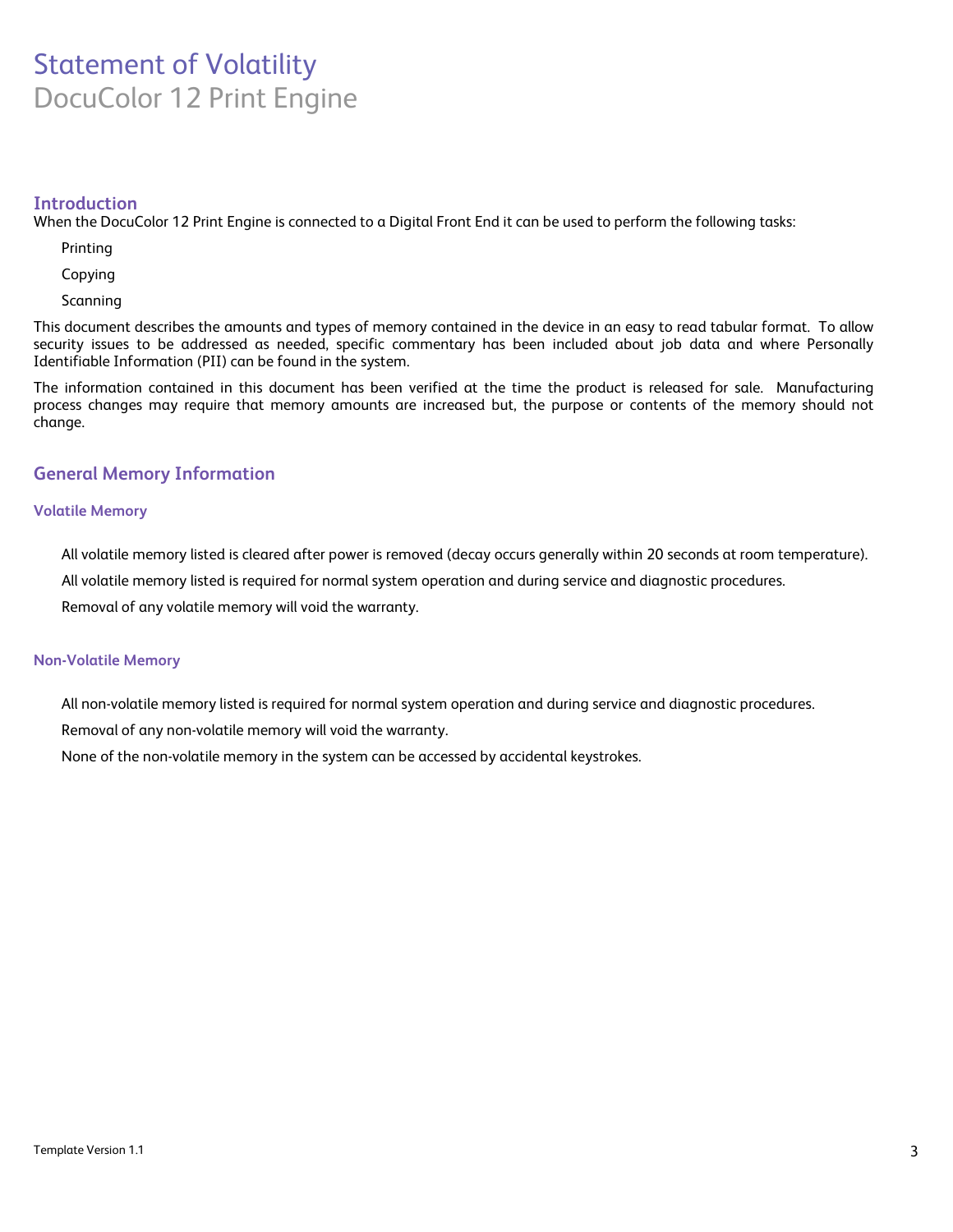## **Device Module Descriptions Signature Block**

This evaluation and summary was completed by:

| Signature           |                                    |
|---------------------|------------------------------------|
| <b>Printed Name</b> | Ralph H. Stoos Jr.                 |
| Job Title           | <b>Systems Engineer</b>            |
| Job Function        | Security Technical Program Manager |
| Preparation Date    | $01 - 25/2010$                     |

## **Print Engine Module Descriptions**

The data tables below detail the information regarding the volatile and non-volatile memory contained in the DocuColor 12 Print Engine print engine.

| <b>Non-Volatile Memory Description</b>                                                                                               |             |                                            |                                       |                          |
|--------------------------------------------------------------------------------------------------------------------------------------|-------------|--------------------------------------------|---------------------------------------|--------------------------|
| Type (SRAM, DRAM, etc)                                                                                                               | <b>Size</b> | User Modifiable   Function or Use<br>(Y/N) |                                       | <b>Process to Clear:</b> |
| Flash                                                                                                                                | 256MB       | N                                          | Executable code, Printer control data | Power Off System         |
| <b>Additional Information:</b>                                                                                                       |             |                                            |                                       |                          |
| All memory listed above contains code for execution and configuration information. No user or job data is stored in these locations. |             |                                            |                                       |                          |

| <b>Volatile Memory Description</b>                                                                                                                                                                                                                                |       |                                            |                            |                           |
|-------------------------------------------------------------------------------------------------------------------------------------------------------------------------------------------------------------------------------------------------------------------|-------|--------------------------------------------|----------------------------|---------------------------|
| Type (Flash, EEPROM, etc)                                                                                                                                                                                                                                         | Size  | User Modifiable   Function or Use<br>(Y/N) |                            | <b>Process to Clear:</b>  |
| SDRAM                                                                                                                                                                                                                                                             | 192MB | via Diagnostics                            | Scanner Image memory (IIT) | Power Cycle or Diagnostic |
| <b>Additional Information:</b><br>$\sim$ . The contract of the contract of the contract of the contract of the contract of the contract of the contract of the contract of the contract of the contract of the contract of the contract of the contract of the co |       |                                            |                            |                           |

All memory listed above contains code for execution and configuration information. No user or job data is stored in these locations.

| <b>Hard Disk Descriptions</b>                                  |                    |       |                                |                  |                          |
|----------------------------------------------------------------|--------------------|-------|--------------------------------|------------------|--------------------------|
| Complete this table if the device has media storage capability |                    |       |                                |                  |                          |
| <b>Drive / Partition</b><br>(System, Image):                   | Removable  <br>Y/N | Size: | <b>User Modifiable:</b><br>Y/N | <b>Function:</b> | <b>Process to Clear:</b> |
| N/A                                                            | N/A                | N/A   | N/A                            | N/A              | N/A                      |
| N/A                                                            | N/A                | N/A   | N/A                            | N/A              | N/A                      |
| <b>Additional Information:</b>                                 |                    |       |                                |                  |                          |

The DocuColor 12 Print Engine Print Engine does not contain a hard drive. The Digital Front End server device contains a hard drive where job data can reside temporarily. A separate Statement of Volatility document must be obtained for the DFE.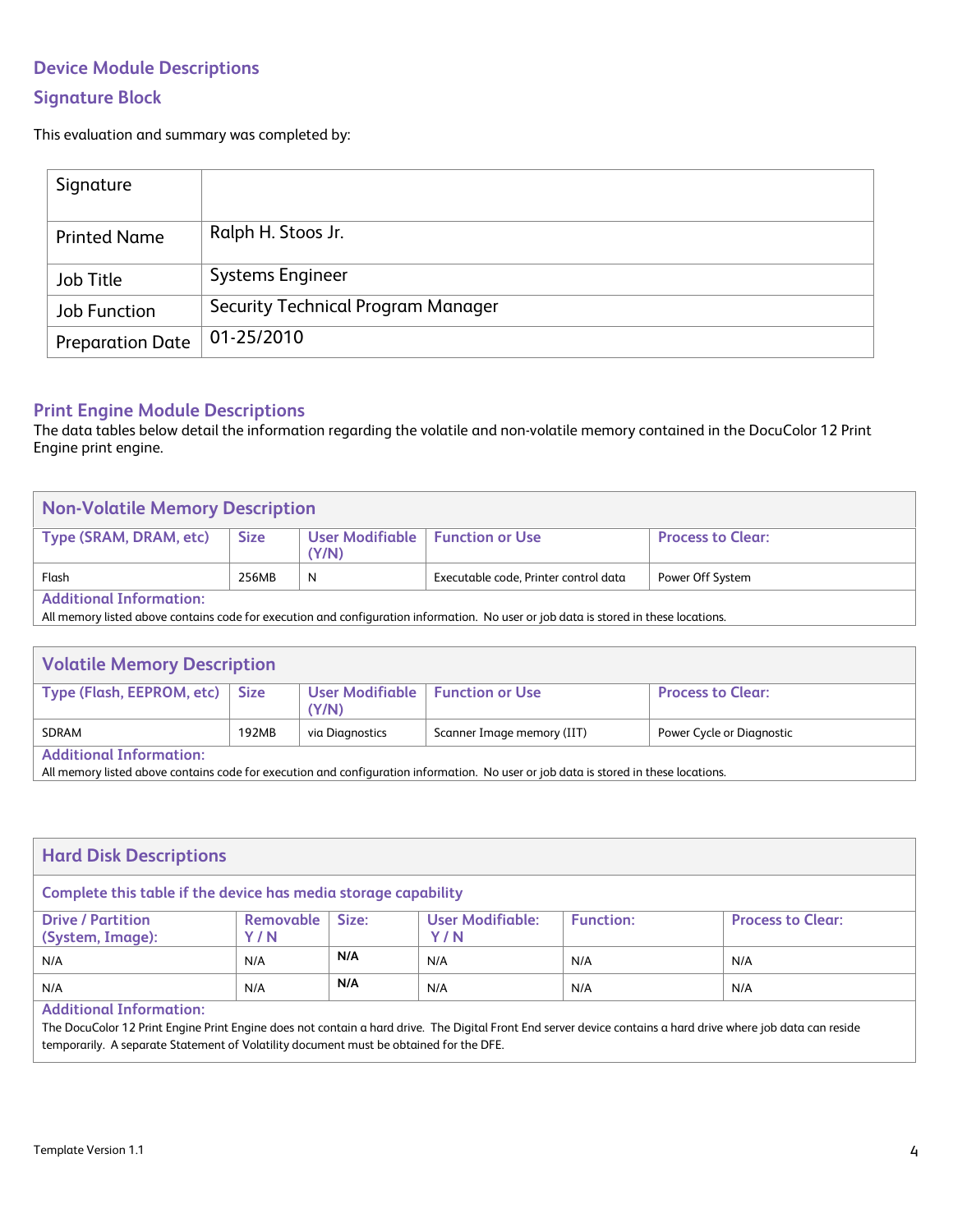| <b>Media and Storage Descriptions</b>                               |                         |       |                         |                  |                          |
|---------------------------------------------------------------------|-------------------------|-------|-------------------------|------------------|--------------------------|
| Type (disk drives, tape<br>drives, CF/SD/XD memory<br>cards, etc.): | <b>Removable</b><br>Y/N | Size: | User Modifiable:<br>Y/N | <b>Function:</b> | <b>Process to Clear:</b> |
| N/A<br>.<br>.                                                       | N/A                     | N/A   | N/A                     | N/A              | N/A                      |

**Additional Information:** 

**The DocuColor 12 Print Engine Print Engine does not contain a CD/DVD drive nor any media cards. The Digital Front End server device contains a CD/DVD drive where job data can reside temporarily. A separate Statement of Volatility document must be obtained for the DFE.**

| <b>USB Port(s)</b>                  |                |  |
|-------------------------------------|----------------|--|
| Complete an entry for each USB port |                |  |
| <b>USB</b> port and location        | <b>Purpose</b> |  |
| N/A                                 | N/A            |  |
| <b>Additional Information:</b>      |                |  |

The DocuColor 12 Print Engine has no USB ports. The Digital Front End server may have USB ports depending upon configuration. **A separate Statement of Volatility document must be obtained for the DFE.**